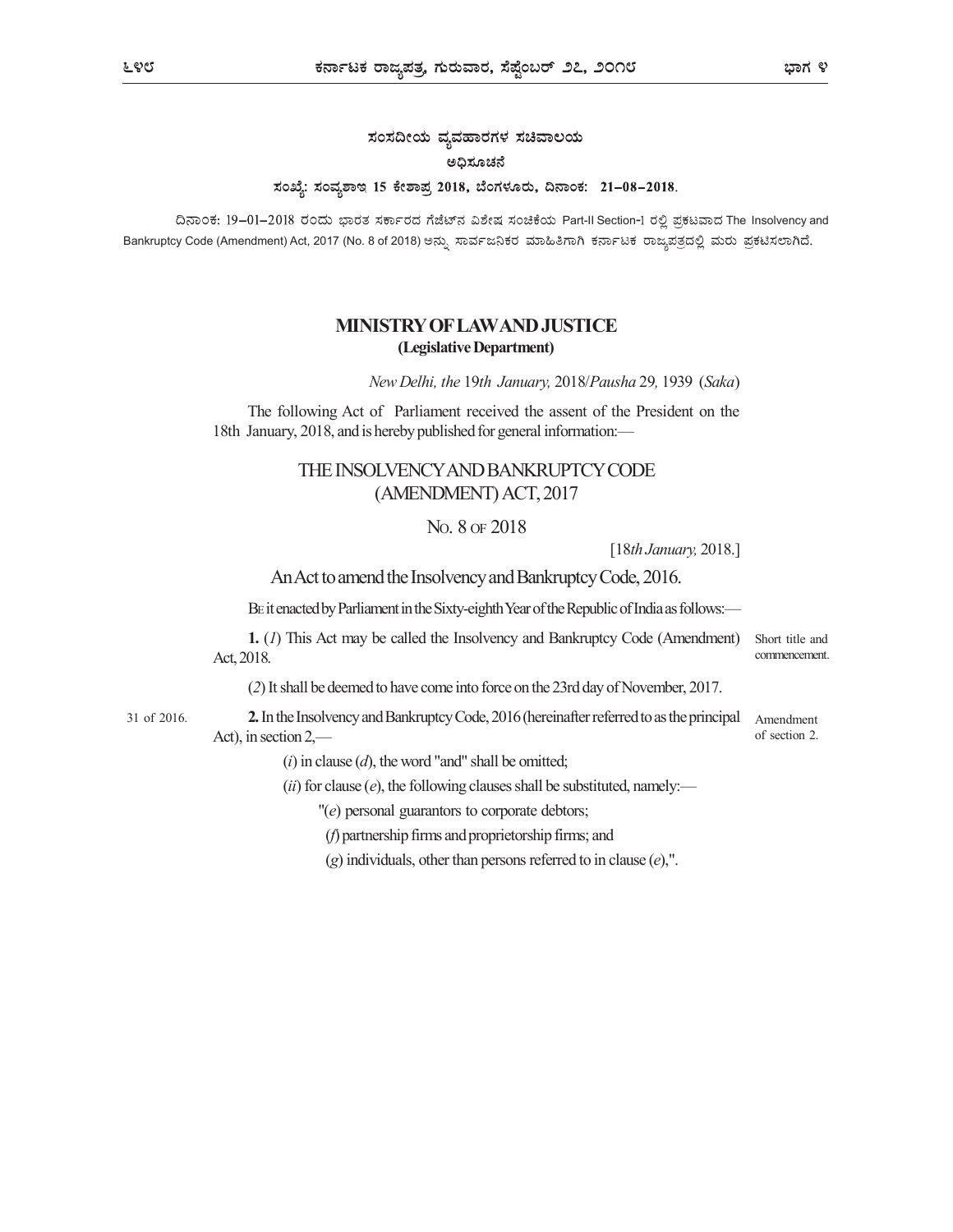| ಾಗ ೪                                        | ಕರ್ನಾಟಕ ರಾಜ್ಯಪತ್ರ, ಗುರುವಾರ, ಸೆಪ್ಟೆಂಬರ್ ೨೭, ೨೦೧೮                                                                                                                                                                                                                                                                                                                                                                                                                                                        | ೬೪೯         |
|---------------------------------------------|--------------------------------------------------------------------------------------------------------------------------------------------------------------------------------------------------------------------------------------------------------------------------------------------------------------------------------------------------------------------------------------------------------------------------------------------------------------------------------------------------------|-------------|
| Amendment                                   | 3. In section 5 of the principal Act,—                                                                                                                                                                                                                                                                                                                                                                                                                                                                 |             |
| of section 5.                               | (a) for clause (25), the following clause shall be substituted, namely:—                                                                                                                                                                                                                                                                                                                                                                                                                               |             |
|                                             | $'(25)$ "resolution applicant" means a person, who individually or jointly<br>with any other person, submits a resolution plan to the resolution professional<br>pursuant to the invitation made under clause $(h)$ of sub-section $(2)$ of<br>section $25$ ;';                                                                                                                                                                                                                                        |             |
|                                             | (b) in clause (26), for the words "any person", the words "resolution applicant"<br>shall be substituted.                                                                                                                                                                                                                                                                                                                                                                                              |             |
| Amendment<br>of section 25.                 | 4. In section 25 of the principal Act, in sub-section $(2)$ , for clause $(h)$ , the following<br>clause shall be substituted, namely:—                                                                                                                                                                                                                                                                                                                                                                |             |
|                                             | $"$ (h) invite prospective resolution applicants, who fulfil such criteria as may be<br>laid down by him with the approval of committee of creditors, having regard to the<br>complexity and scale of operations of the business of the corporate debtor and such<br>other conditions as may be specified by the Board, to submit a resolution plan or<br>plans.".                                                                                                                                     |             |
| Insertion of<br>new section<br>29A.         | 5. After section 29 of the principal Act, the following section shall be inserted, namely:—                                                                                                                                                                                                                                                                                                                                                                                                            |             |
| Persons not<br>eligible to be<br>resolution | "29A. A person shall not be eligible to submit a resolution plan, if such person,<br>or any other person acting jointly or in concert with such person—                                                                                                                                                                                                                                                                                                                                                |             |
| applicant.                                  | $(a)$ is an undischarged insolvent;                                                                                                                                                                                                                                                                                                                                                                                                                                                                    |             |
|                                             | $(b)$ is a wilful defaulter in accordance with the guidelines of the Reserve<br>Bank of India issued under the Banking Regulation Act, 1949;                                                                                                                                                                                                                                                                                                                                                           | 10 of 1949. |
|                                             | (c) has an account, or an account of a corporate debtor under the<br>management or control of such person or of whom such person is a promoter,<br>classified as non-performing asset in accordance with the guidelines of the<br>Reserve Bank of India issued under the Banking Regulation Act, 1949 and at<br>least a period of one year has lapsed from the date of such classification till the<br>date of commencement of the corporate insolvency resolution process of the<br>corporate debtor: | 10 of 1949. |
|                                             | Provided that the person shall be eligible to submit a resolution plan if such<br>person makes payment of all overdue amounts with interest thereon and charges relating<br>to non-performing asset accounts before submission of resolution plan;                                                                                                                                                                                                                                                     |             |
|                                             | $(d)$ has been convicted for any offence punishable with imprisonment<br>for two years or more;                                                                                                                                                                                                                                                                                                                                                                                                        |             |
|                                             | (e) is disqualified to act as a director under the Companies<br>Act, 2013;                                                                                                                                                                                                                                                                                                                                                                                                                             | 18 of 2013. |
|                                             | (f) is prohibited by the Securities and Exchange Board of India from trading<br>in securities or accessing the securities markets;                                                                                                                                                                                                                                                                                                                                                                     |             |
|                                             | (g) has been a promoter or in the management or control of a corporate<br>debtor in which a preferential transaction, undervalued transaction, extortionate<br>credit transaction or fraudulent transaction has taken place and in respect of<br>which an order has been made by the Adjudicating Authority under this Code;                                                                                                                                                                           |             |
|                                             | $(h)$ has executed an enforceable guarantee in favour of a creditor in respect<br>of a corporate debtor against which an application for insolvency resolution<br>made by such creditor has been admitted under this Code;                                                                                                                                                                                                                                                                             |             |
|                                             | (i) has been subject to any disability, corresponding to clauses (a) to (h),<br>under any law in a jurisdiction outside India; or                                                                                                                                                                                                                                                                                                                                                                      |             |

 $(j)$  has a connected person not eligible under clauses  $(a)$  to  $(i)$ .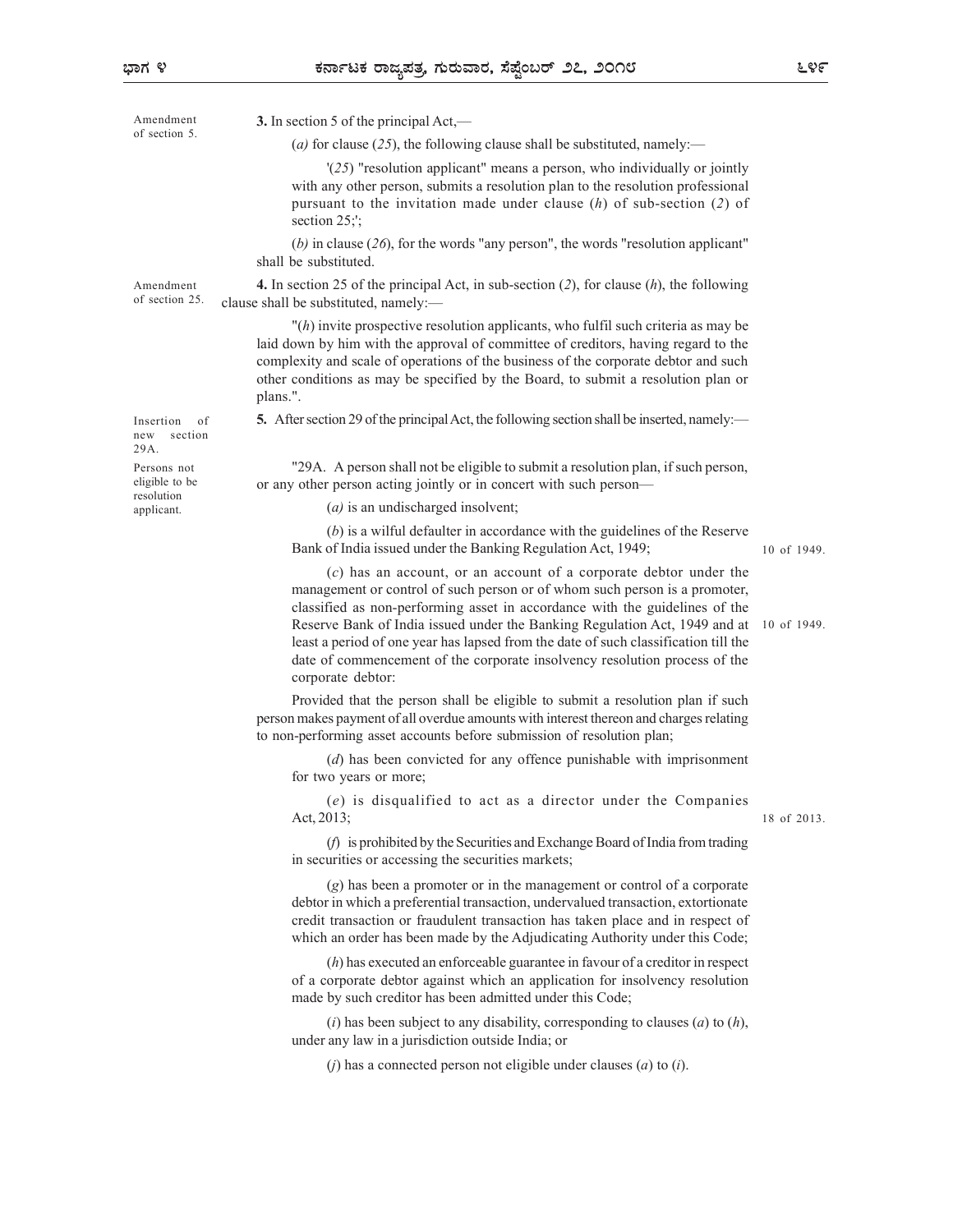|      | ಕರ್ನಾಟಕ ರಾಜ್ಯಪತ್ರ, ಗುರುವಾರ, ಸೆಪ್ಷೆಂಬರ್ ೨೭, ೨೦೧೮                                                                                                                                                                                                                                                                                                                                                  | ಭಾಗ ೪                                |
|------|--------------------------------------------------------------------------------------------------------------------------------------------------------------------------------------------------------------------------------------------------------------------------------------------------------------------------------------------------------------------------------------------------|--------------------------------------|
|      | <i>Explanation</i> .— For the purposes of this clause, the expression "connected"<br>person" means-                                                                                                                                                                                                                                                                                              |                                      |
|      | $(i)$ any person who is the promoter or in the management or control<br>of the resolution applicant; or                                                                                                                                                                                                                                                                                          |                                      |
|      | (ii) any person who shall be the promoter or in management or<br>control of the business of the corporate debtor during the implementation<br>of the resolution plan; or                                                                                                                                                                                                                         |                                      |
|      | (iii) the holding company, subsidiary company, associate company<br>or related party of a person referred to in clauses $(i)$ and $(ii)$ :                                                                                                                                                                                                                                                       |                                      |
|      | Provided that nothing in clause <i>(iii)</i> of this <i>Explanation</i> shall apply to-                                                                                                                                                                                                                                                                                                          |                                      |
|      | $(A)$ a scheduled bank; or                                                                                                                                                                                                                                                                                                                                                                       |                                      |
| 2002 | $(B)$ an asset reconstruction company registered with the Reserve Bank of India<br>under section 3 of the Securitisation and Reconstruction of Financial Assets and<br>Enforcement of Security Interest Act, 2002; or                                                                                                                                                                            |                                      |
|      | (C) an Alternate Investment Fund registered with the Securities and Exchange<br>Board of India.".                                                                                                                                                                                                                                                                                                |                                      |
|      | <b>6.</b> In section 30 of the principal Act, for sub-section (4), the following sub-section shall Amendment<br>be substituted, namely:-                                                                                                                                                                                                                                                         | of section 30.                       |
|      | " $(4)$ The committee of creditors may approve a resolution plan by a vote of not<br>less than seventy-five per cent. of voting share of the financial creditors, after<br>considering its feasibility and viability, and such other requirements as may be specified<br>by the Board:                                                                                                           |                                      |
| 7 of | Provided that the committee of creditors shall not approve a resolution plan,<br>submitted before the commencement of the Insolvency and Bankruptcy Code<br>(Amendment) Ordinance, 2017, where the resolution applicant is ineligible under<br>section 29A and may require the resolution professional to invite a fresh resolution<br>plan where no other resolution plan is available with it: |                                      |
|      | Provided further that where the resolution applicant referred to in the first proviso<br>is ineligible under clause $(c)$ of section 29A, the resolution applicant shall be allowed<br>by the committee of creditors such period, not exceeding thirty days, to make payment<br>of overdue amounts in accordance with the proviso to clause $(c)$ of section 29A:                                |                                      |
|      | Provided also that nothing in the second proviso shall be construed as extension<br>of period for the purposes of the proviso to sub-section $(3)$ of section 12, and the<br>corporate insolvency resolution process shall be completed within the period specified<br>in that sub-section.".                                                                                                    |                                      |
|      | 7. In section 35 of the principal Act, in sub-section $(I)$ , in clause $(f)$ , the following Amendment<br>proviso shall be inserted, namely:-                                                                                                                                                                                                                                                   | of section 35.                       |
|      | "Provided that the liquidator shall not sell the immovable and movable property<br>or actionable claims of the corporate debtor in liquidation to any person who is not<br>eligible to be a resolution applicant.".                                                                                                                                                                              |                                      |
|      | 8. After section 235 of the principal Act, the following section shall be inserted, namely:—                                                                                                                                                                                                                                                                                                     | Insertion of<br>new section<br>235A. |
|      | "235A. If any person contravenes any of the provisions of this Code or the rules<br>or regulations made thereunder for which no penalty or punishment is provided in this<br>Code, such person shall be punishable with fine which shall not be less than one lakh                                                                                                                               | Punishment<br>where no<br>specific   |

rupees but which may extend to two crore rupees.".

Punishment where no specific penalty or punishment

is provided.

Ord. 2017.